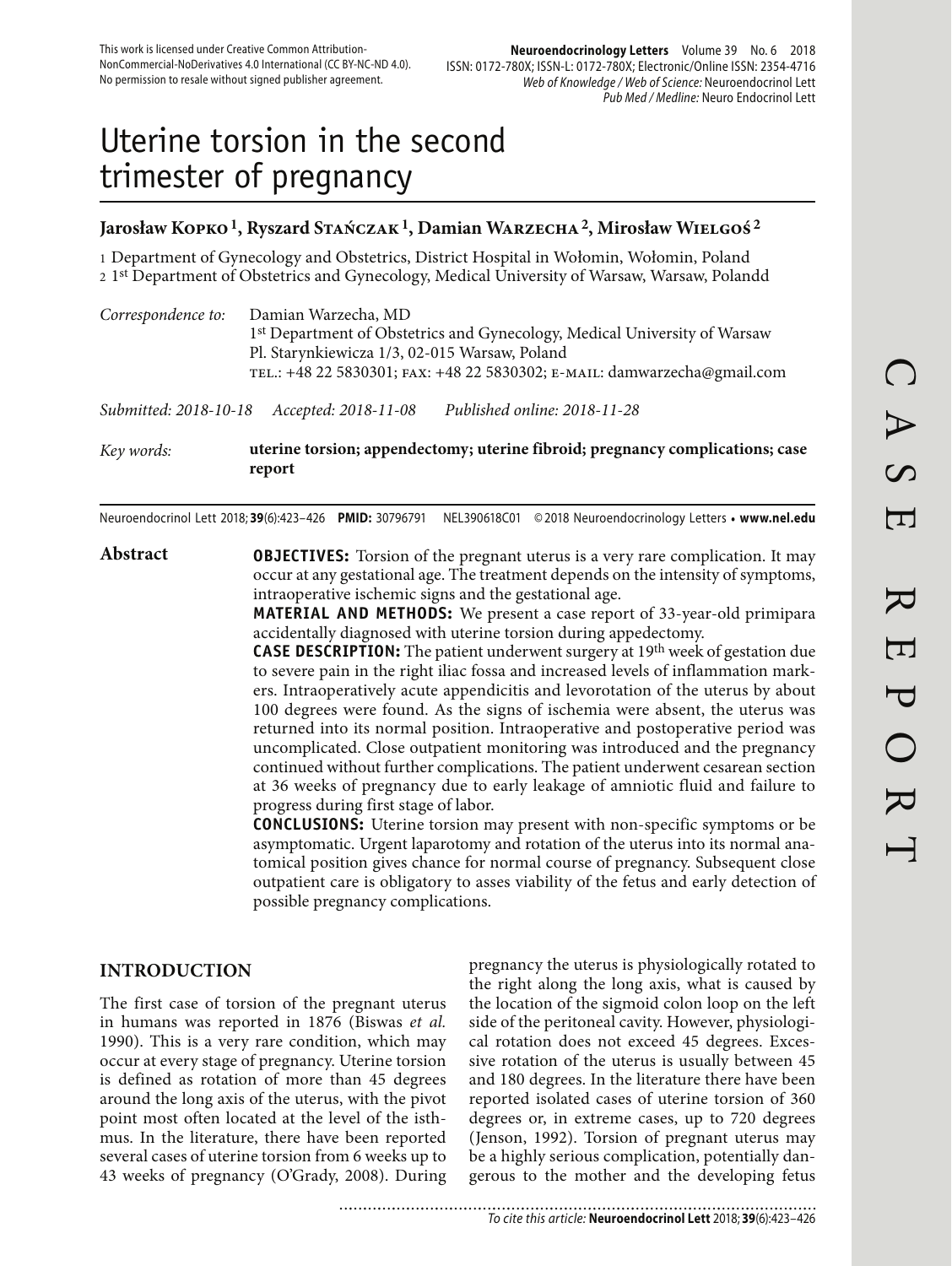(LaHood & You, 2018). Even though the condition is very rare, it may recur in subsequent pregnancies (Farhadifar *et al.* 2014).

#### **MATERIAL AND METHODS**

We present a case report of 33-year-old primipara accidentally diagnosed with uterine torsion during other surgical procedure.

## **CASE STUDY**

A 33-year-old primipara at 19th week of pregnancy has attended the Emergency Department, due to severe pain in the right illiac fossa radiating to the spine. The first symptoms had occurred four days before and persisted despite self-treatment with drotaverine, magnesium and paracetamol. Until this day the course of pregnancy was uncomplicated. The patient reported a history of right-sided hydronephrosis and intramural fibroid on the right side of the uterine fundus.

On admission, the woman was hemodynamically stable, in general fine condition. A physical examination was performed. On palpation significant tenderness in the right iliac fossa as well as abdominal guarding were detected. The Murphy's sign was bilaterally negative and Chelmonsky's sign was negative too. Additional tests showed an increase in inflammatory markers: C-reactive protein of 211 [mg/L] and the white blood count of 15.4 [G/L]. Urinalysis was within the normal range. An ultrasound examination revealed a single viable fetus with vertex presentation. Fetal morphology was of normal range and biometric parameters were estimated to 19 to 20 weeks of gestation. The placenta was located on the right lateral wall of the uterus. Furthermore large right-sided leiomyoma 125 x 112 x 95 mm, located near the uterine fundus of was visualized. On gynecological examination, the uterine fundus was at the level of the umbilicus. On palpation, the uterus was slightly tender and painless. The patient was admitted to the General Surgery Ward for further observation.

During hospitalization an inflammatory markers were increasing and the pain become more severe. Acute appendicitis was suspected and laparotomy was performed. The abdominal wall was opened with a right-side pararectal incision. The inflamed appendix was removed in a standard manner and the stump was inverted using the purse-string suture. The Meckel's diverticulum was checked and no abnormalities were found. During the surgery the patient was consulted by a gynecologist. The right uterine appendages were shifted towards the anterior abdominal wall and the right uterine horn was significantly shifted to the left. An intramural leiomyoma of about 100 mm was found on the right side of the anterior uterine wall. The patient was diagnosed with asymptomatic levo torsion of the uterus of approximately 100 degrees. As no

symptoms of ischemia were observed, the uterus was rotated into the normal position. After the surgery, the viability of pregnancy was confirmed. On the 4th day following the surgery, the patient in general fine condition was discharged home. A histological examination of the appendix showed symptoms of inflammation with features of *Appendicitis simplex*. For the rest of the pregnancy the patient attended the outpatient clinic. The patient returned for follow-up visits every 2 to 3 weeks. Any distressing symptoms nor abnormal laboratory tests were observed. The gynecological examination was performed in special manner to detect the position of the uterine cervix. Ultrasound scans were performed in 22nd, 28th and 32nd week of gestation. At every visit fetal well-being as well as size and location of the uterine fibroid were assessed.

In 36th week of pregnancy, the patient was re-admitted to hospital due to premature rupture of amniotic membranes. During the hospitalization, the patient experienced spontaneous contractions of the uterus, but due to failure to progress in the first stage of the labor, a cesarean section was performed. The abdominal cavity was opened using a transverse suprapubic approach. During the surgery the position of the uterus was found to be normal. The patient gave birth to a premature female newborn of 1950 g weight and 48 cm long in general good condition. The mother and her child were discharged home in their general good condition on the  $7<sup>th</sup>$  day after surgery.

## **DISCUSSION**

In 1956, Nesbit and Corner reviewed 106 cases of torsion of the pregnant uterus. The authors did not find any significant correlation between the incidence of uterine torsion and factors as age, parity and duration of pregnancy (Nesbitt & Comer, 1956). Similarly, Wilson *et al.* reviewing 38 case reports concerning uterine torsions gave similar conclusions.

Nowadays, neither the precise mechanism nor etiology of this condition is known. Some authors have suggested that the major risk factors of pathological uterine torsion are different abnormalities in the lesser pelvis. The torsion of the uterus most often occurs in patients with peritoneal adhesions, ovarian tumors or transverse lie of the fetus (Anupreet *et al.* 2006). Other predictors include uterine myoma, uterine malformations, polyhydroamniosis, twin pregnancy, sudden rapid movements of the fetus and significant weakness of uterus ligaments (Nielsen, 1981; Visser *et al.* 1983; Barr & Bergman, 1984; Crona & Bachrach, 1984; Bakos & Axelsson, 1987). In presented patient, a significant risk factor of uterine torsion was large intramural fibroid interfering the normal anatomy of the lesser pelvis. Previous findings reported in the literature also pointed a causal relationship between pathological uterine torsion and a history of previous cesarean section. Kawakami *et al.*'s reported the results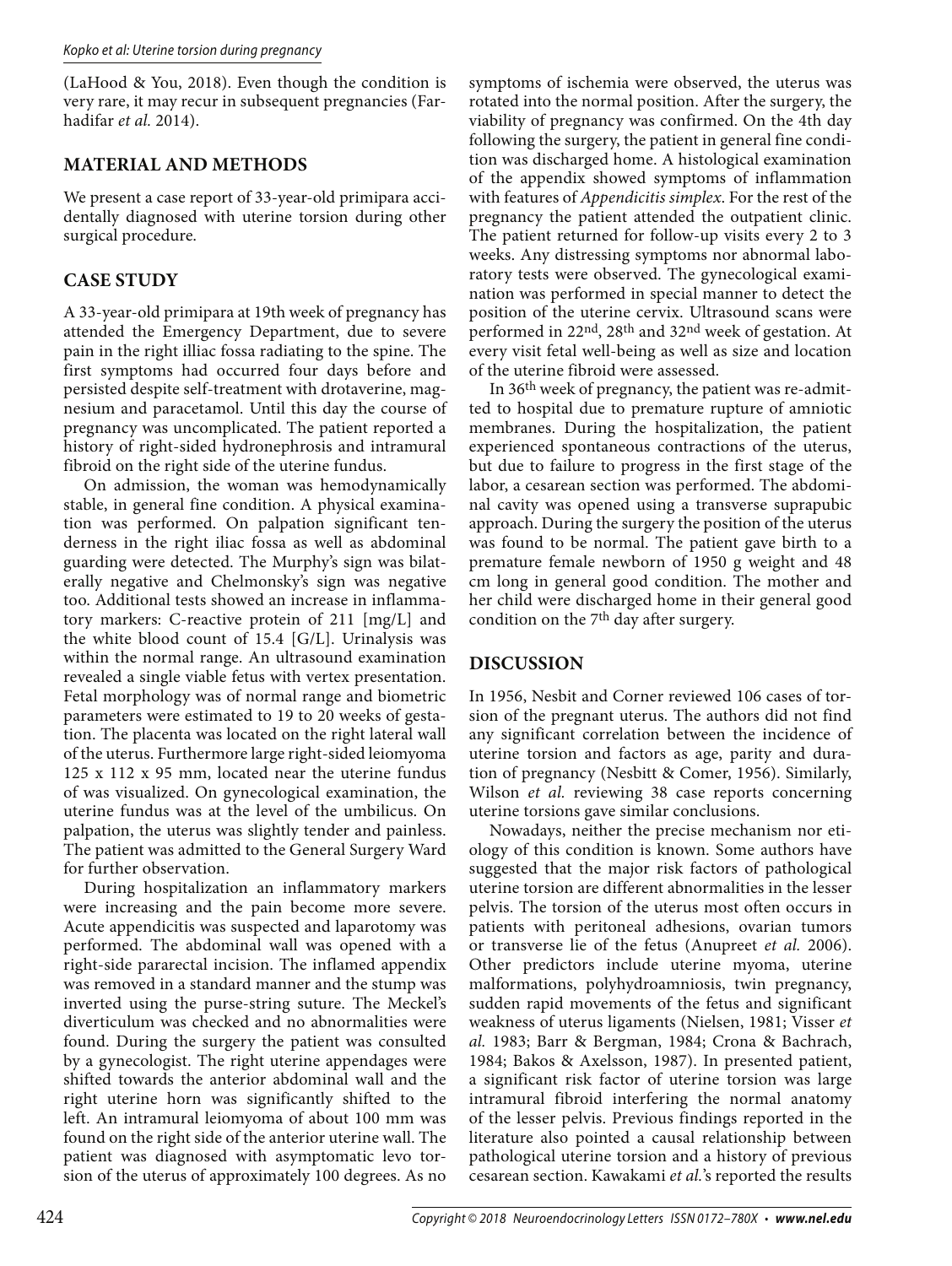of MRI monitoring of scar healing after cesarean section. The results suggest that abnormal healing may lead to the elongation and weakening of the cervix, increasing the risk of uterine torsion during the subsequent pregnancy (Kawakami *et al.* 1994).

As the symptoms are non-specific and non-invasive diagnostic methods do not give unambiguous results, the diagnosis of torsion of the pregnant uterus before diagnostic laparotomy is difficult. The most frequent complaints include abdominal pain, distention, nausea, vomiting, diarrhea, anuria, hematuria, increased tension of the uterine muscle or early leakage of amniotic fluid. In extreme cases the uterine torsion can lead to restrictions in blood flow within the placenta. This condition may be accompanying by acute abdomen symptoms and the need for an emergency surgical intervention (Kovavisarach & Vanitchanon, 1999). Prominent symptoms on internal examination include tensed round ligaments of the uterus, increased pulsatility of the uterine artery which can be felt at the front of the uterus, and deformed vagina or cervix (Jensen, 1990). The first step in the diagnosis of uterine torsion should be the identification of pathologies of the uterus and uterine appendages increasing the risk of this complication. A valuable tool in the diagnosis of most of the above risk factors of excessive uterine torsion is an ultrasound scan. Additionally, a Doppler ultrasound can help to evaluate the accompanying abnormal perfusion of uterine or ovarian vessels. Another tool utilized in pre-operative management is a MRI scan (magnetic resonance imaging) (Nicholson *et al.* 1995). MRI is safe procedure used to visualize and monitor uterine pathologies during pregnancy e.g. uterine myomas (Tomasik *et al.* 2014). Patients with acute symptoms require an urgent diagnostic and therapeutic laparotomy. Some cases, however, remain asymptomatic and are diagnosed during surgical interventions for other reasons e.g. caesarean section (Farhadifar *et al.*, 2014; Vavrinkova & Binder, 2015). In presented patient uterine torsion was diagnosed accidentally during laparotomy carried out due suspected acute appendicitis. Undoubtedly, both conditions should be simultaneously taken into account in differential diagnosis of the complaints listed above. It cannot be ruled out that the inflammation in the abdominal cavity and the pelvis contributed to the development of uterine torsion. However, no reports have been found on such relationship. According to our best knowledge, this is the first description of torsion of the pregnant uterus diagnosed during a surgery for acute appendicitis.

The treatment as well as the prognosis for further course of pregnancy usually depend on the gestational age, degree and duration of uterine torsion. If ischemia is irreversible, hysterectomy should be performed immediately. Sometimes, uterine appendages must also be removed. If torsion does not cause a hemodynamically significant ischemia, the treatment should depend

on the gestational age. In patients who are less than 24 weeks pregnant, the treatment usually includes laparotomy and repositioning of the uterus. Sometimes, additionally, the round ligaments may be plicated to reduce the risk of torsion recurrence. In pregnancies which are more advanced at the moment of diagnosis of uterine torsion (over 32-34 weeks of gestation), a cesarean section after uterus repositioning should be considered. Perioperative tocolysis is worth considered to prevent preterm labor (Carson, 2004). In cases where detorsioning is not possible, a cesarean section using the posterior approach should be performed, followed by repositioning. There have been reports of isolated cases of delivery through a deliberate posterior transverse hysterotomy when the uterine torsion was diagnosed during labor (Pelosi & Pelosi, 1998). Because, in the presented case the expected duration of ischemia was short, the gestational age was young and the fetus was viable, a decision was made to reposition the uterus and apply conservative treatment. The treatment was effective and the pregnancy continued until 36 weeks. Afterwards close outpatient monitoring was introduced in order to asses fetal wellbeing and early detect relapse of the uterine torsion (Rytlewski *et al.* 2009). No abnormalities in the uterine position were observed during the cesarean section carried out 17 weeks after surgery. It seems that in the case of uterine torsion surgical treatment and repositioning of the pregnant uterus is safe treatment. However, it has not been yet established if each asymptomatic case requires surgical intervention.

#### **CONCLUSIONS**

Uterine torsion may give non-specific symptoms or be asymptomatic. An ultrasound may be insufficient for final diagnosis. Even though uterine torsion is very rare, it should be taken into account in differential diagnosis in pregnant patients presenting with non-specific abdominal pain. If torsion is suspected, the patient usually needs an urgent laparotomy to rotate the uterus to its normal anatomical position. Effective management gives chance for further appropriate fetal development. Subsequent close outpatient care is obligatory to asses viability of the fetus and early detection of possible pregnancy complications.

#### **ACKNOWLEDGMENTS**

Nothing to declare.

#### **STATEMENT**

All procedures performed in studies involving human participants were in accordance to the ethical standards of the institutional and/or national research committee and with the 1964 Helsinki declaration and its later amendments or comparable ethical standards.